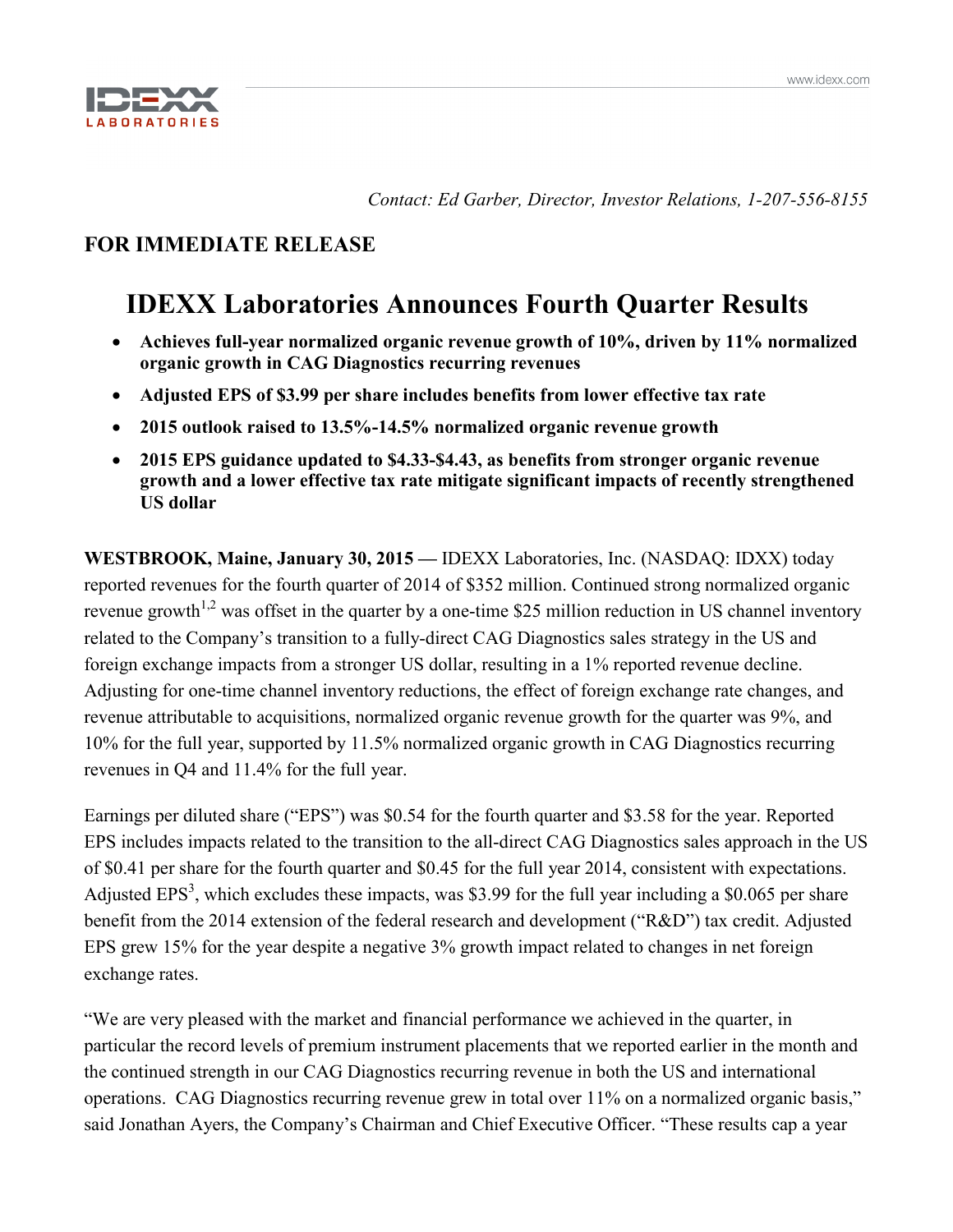IDEXX Announces Fourth Quarter Results January 30, 2015 Page 2 of 14

where we successfully accelerated our normalized organic revenue growth 3 points to 10%, while completing the transformation of our US Companion Animal Group to a fully-direct model."

"Our continued innovation includes the announcement of our new reference lab SDMA test for chronic kidney disease, as well as an advanced reference lab fecal panel for intestinal parasites. These introductions, along with Catalyst One™ and SNAP Pro™, will combine with a stronger presence with customers resulting from our US all-direct sales strategy and continued development of our international operations to drive continued advancement in the standard of care practiced by veterinary practices globally and our Company's profitable organic revenue growth. These significant accomplishments give us confidence that the enduring growth annuity of our CAG Diagnostics recurring revenue, which makes up over 70% of the Company's total annual revenue, will continue to exhibit strong growth in 2015 and years beyond. Reflecting our strong momentum, we are raising our guidance for 2015 normalized organic revenue growth to 13.5% to 14.5%," added Ayers.

## **Fourth Quarter Financial Performance Highlights**

Fourth quarter revenue was \$352 million, net of \$25 million of impact related to reductions in US channel inventories. This one-time impact and foreign exchange rate changes which lowered reported revenue growth by 3%, resulted in a 1% reduction in reported revenues.

Underlying operating trends remained strong, reflected in fourth quarter normalized organic revenue growth of 9%. These results were supported by continued solid normalized organic revenue growth across regions and business segments.

- Companion Animal Group ("CAG") normalized organic revenue growth was 9% for the fourth quarter. Normalized CAG Diagnostics recurring organic revenue growth of 11.5% benefited less than 1% from incremental margin on sales through our US direct sales channel and was driven by 15% gains in IDEXX VetLab® consumables and 13% growth in reference lab and consulting services.
- Catalyst placements increased 19% and premium hematology instrument placements 23% in the fourth quarter compared to the prior-year period. Instrument revenues in the fourth quarter of 2014 declined 9% organically, reflecting the lower price point for Catalyst One, greater instrument placements with a deferred revenue component including placements associated with the Catalyst One introductory offer, and lower average prices for certain instruments internationally.
- Livestock, Poultry and Dairy ("LPD") organic revenue growth<sup>2</sup> was 10% for the fourth quarter, primarily as a result of strong worldwide bovine product volume.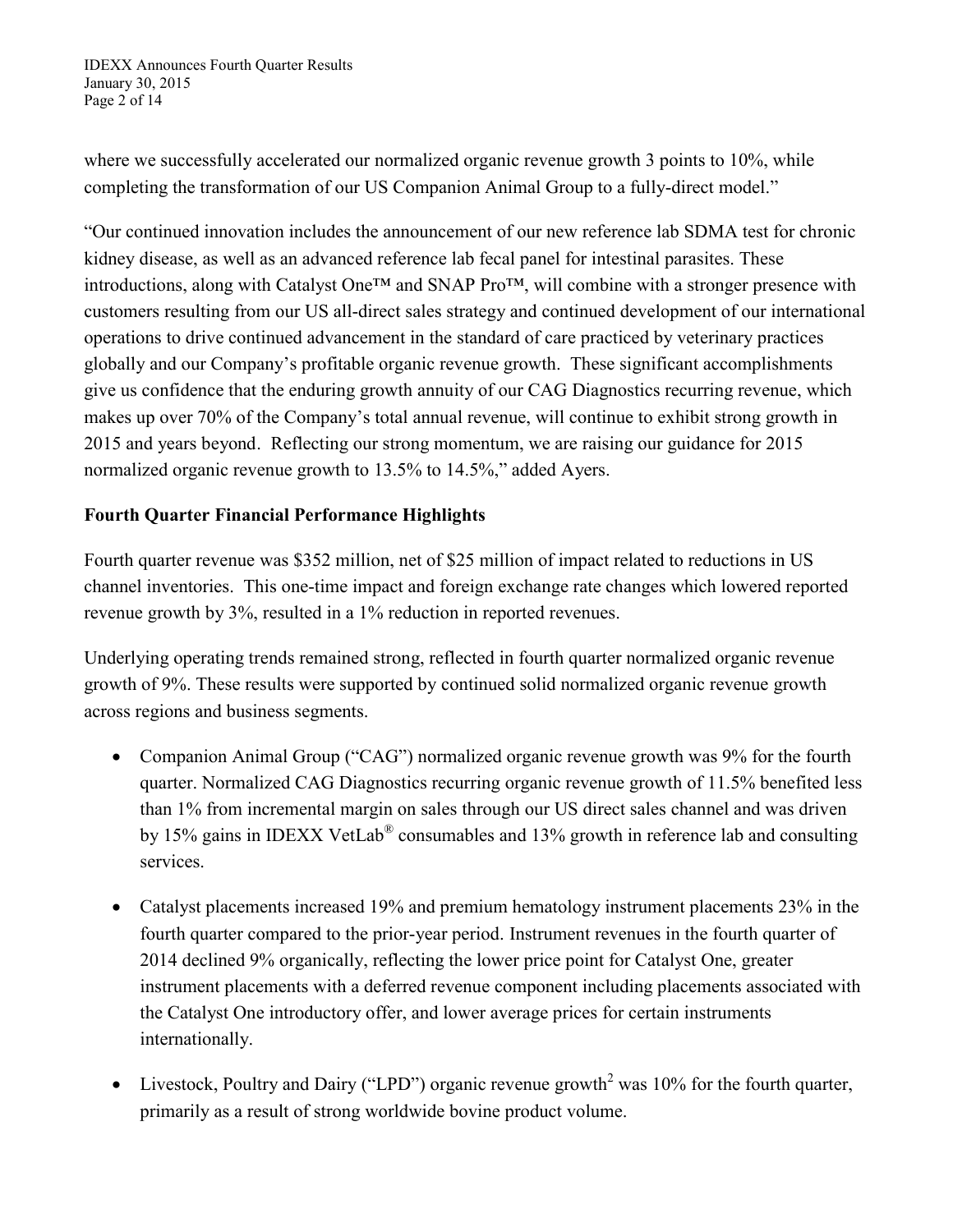• Water's organic revenue growth was also 10% in the fourth quarter, supported by worldwide customer acquisitions.

Gross margins for the fourth quarter decreased to 51.8% from 53.3% in the prior-year period, primarily due to transitional expenses associated with expanding US distribution and the impact of US channel inventory reductions on product mix, both associated with the transition to the US all-direct sales model. Adjusting for these impacts, comparable gross margins increased moderately benefitting from lower product costs and modest net price increases.

Operating expenses for the fourth quarter increased 16%, or 8% excluding \$10 million of expenses associated with the transition to an all-direct sales strategy for US CAG Diagnostics, reflecting planned increases in global commercial resources.

Operating margin decreased from 17.3% in the prior-year period to 9.9% for the fourth quarter. This reduction entirely reflects the transitional impacts related to the all-direct CAG Diagnostics sales strategy implementation in the US. The following table adjusts fourth quarter and full-year operating margin results to normalize for these effects:

*Amounts in millions*

|                                                                   | Fourth Quarter, 2014 |                     | Total Year, 2014 |                     |
|-------------------------------------------------------------------|----------------------|---------------------|------------------|---------------------|
|                                                                   | Revenue              | Operating<br>Profit | Revenue          | Operating<br>Profit |
| Reported                                                          | \$352.0              | \$34.8              | \$1,485.8        | \$260.3             |
| Impact of distributor inventory drawdown                          | 25.1                 | 20.8                | 25.1             | 20.8                |
| Non-recurring transition costs                                    |                      | 5.2                 |                  | 9.5                 |
| Expense ramp-up in advance of transition to new<br>sales strategy |                      | 4.6                 |                  | 5.0                 |
| Adjusted                                                          | \$377.1              | \$65.4              | \$1,510.9        | \$295.6             |
| Operating margin (normalized) <sup>4</sup>                        |                      | 17.3%               |                  | 19.6%               |

The accompanying financial tables provide more information concerning our revenue and other operating results for the three months and twelve months ended December 31, 2014.

### **Financial Outlook for 2015**

The Company is updating its financial guidance, in part to reflect the significant strengthening of the US dollar relative to foreign currencies. At current foreign exchange rates, we estimate that the effect of the stronger US dollar will adversely impact 2015 reported revenue growth by approximately 5% and EPS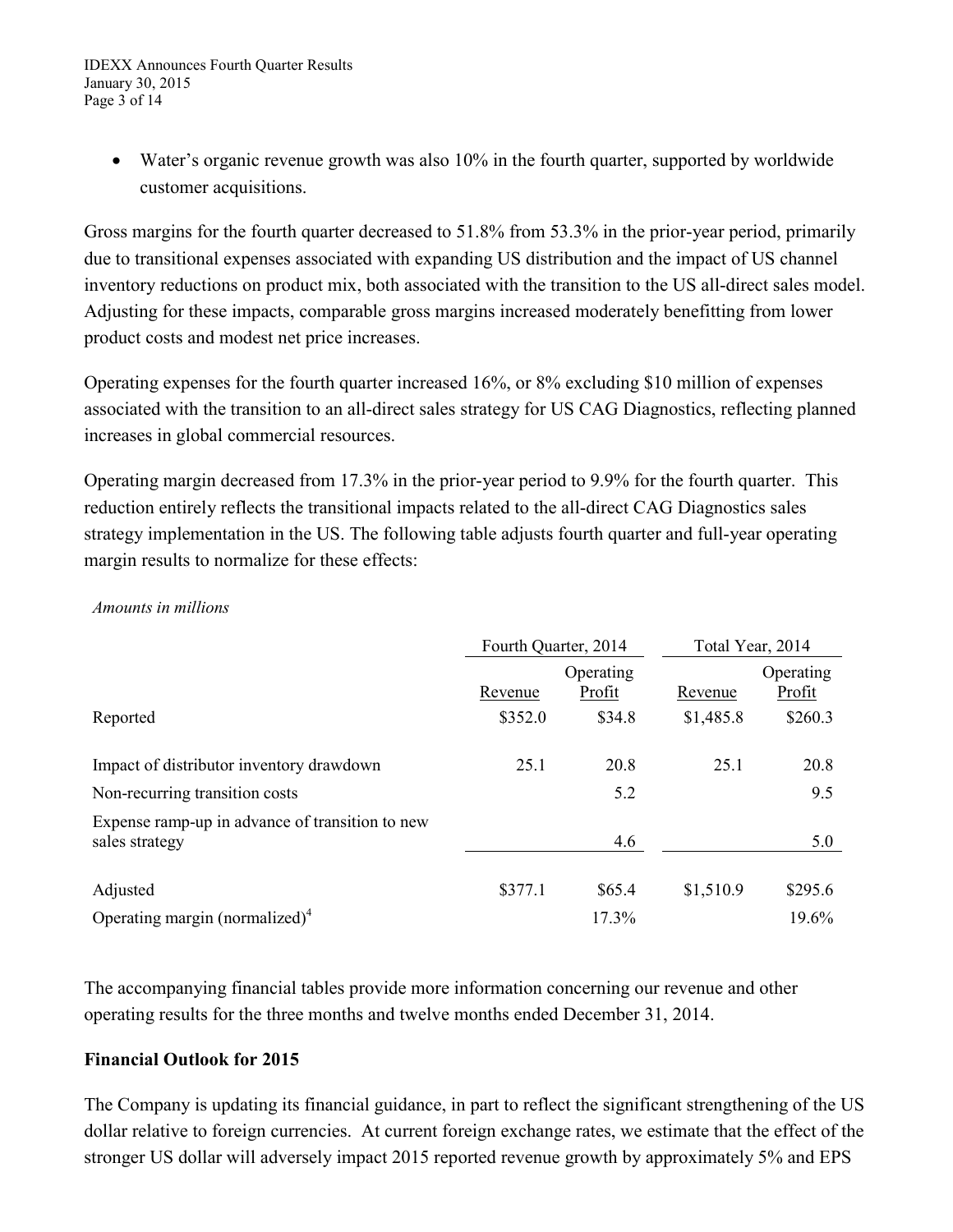by an estimated \$0.22 per share compared to rates in effect in 2014. Compared to assumptions used in our prior guidance for 2015 provided during our third quarter earnings call on October 24, 2014, the continued strengthening of the US dollar has the effect of lowering projected revenue by approximately \$55 million and EPS by \$0.13 per share. These effects are mitigated by the Company's raised expectation for normalized organic revenue growth and assumptions for a 30% effective tax rate, resulting in a net \$0.05 per share reduction in our 2015 EPS guidance range compared to our prior guidance provided in October of 2014.

The Company provides the following updated guidance for 2015:

*Amounts in millions except per share data and percentages*

|                             | Guidance Range                  | Growth Definition                                                           | Year-over-Year<br>Growth  |
|-----------------------------|---------------------------------|-----------------------------------------------------------------------------|---------------------------|
| Revenue                     | $$1,640 - $1,660$               | Normalized Organic Revenue Growth <sup>2</sup>                              | 13.5% to 14.5%            |
|                             |                                 | Normalized Organic Revenue Growth,<br>Excluding Margin Capture <sup>5</sup> | $10\%$ to $11\%$          |
|                             |                                 | Reported                                                                    | $10\%$ to $12\%$          |
| <b>EPS</b>                  | $$4.33 - $4.43$                 | Adjusted                                                                    | 9% to $11\%$ <sup>3</sup> |
|                             |                                 | Reported                                                                    | 21% to 24%                |
| Free Cash Flow <sup>6</sup> | $90\% - 100\%$ of<br>net income |                                                                             |                           |
| Capital Expenditures        | $\sim$ \$85                     |                                                                             |                           |

The guidance above reflects the assumptions that the value of the US dollar relative to other currencies will remain at our current assumptions of the euro at \$1.12, the British pound at \$1.50, the Canadian dollar at \$0.80, the Australian dollar at \$0.81 and the Japanese yen at ¥120 to the US dollar for the full year of 2015.

The favorable deferred revenue impact of our Catalyst One introductory offer is expected to increase revenue growth for the full year 2015 by approximately 0.5%. Changes in net foreign exchange rates are projected to reduce Adjusted EPS growth by 6% in 2015.

We expect an effective tax rate of 30%. This outlook has not assumed that the federal R&D tax credit, which benefited EPS by \$0.065 per share in 2014, will be renewed in 2015. The comparison of 2015 guidance excluding the federal R&D tax credit, to 2014 results including this tax credit, reduces projected Adjusted EPS growth by 2%.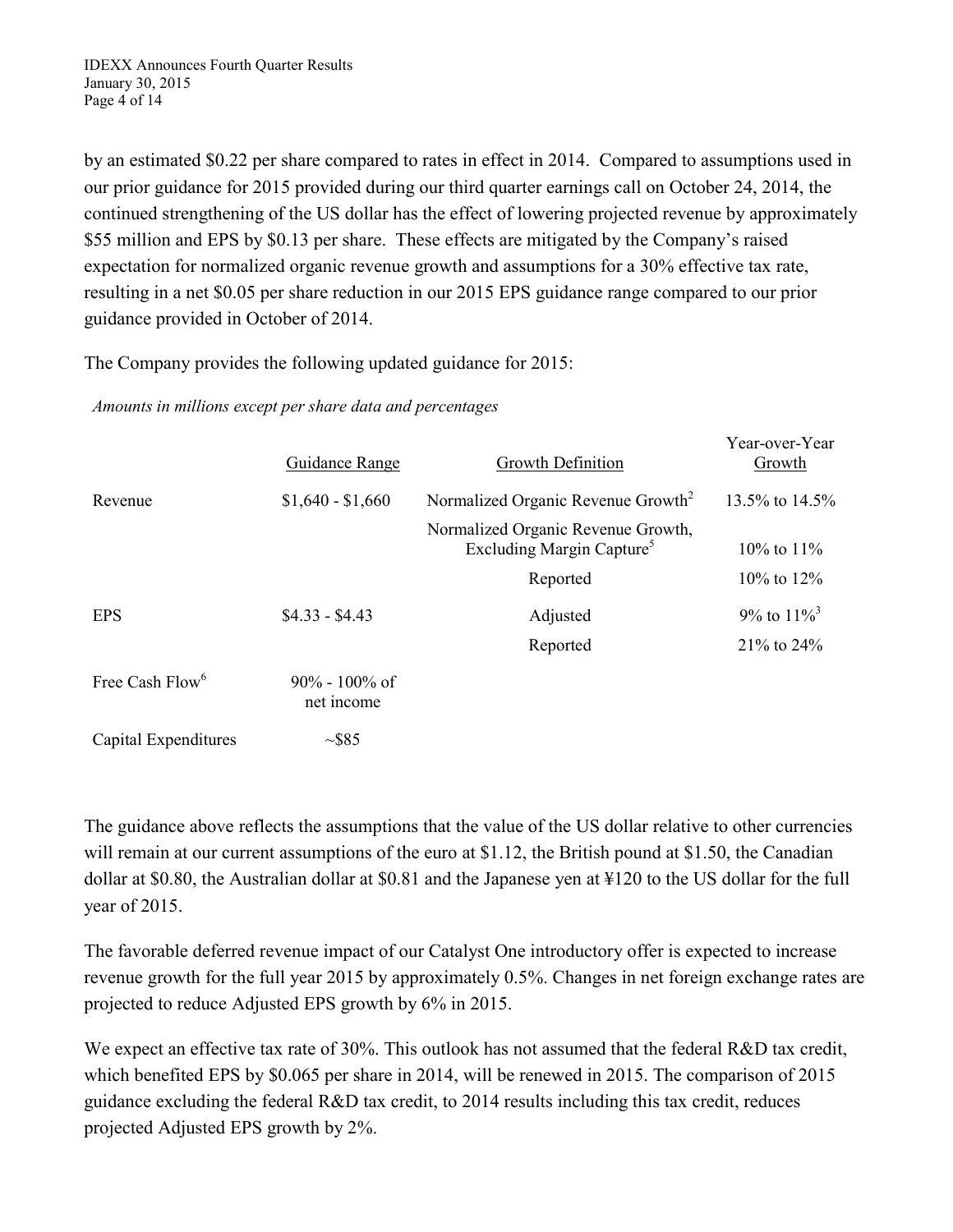We are projecting a reduction in weighted average shares outstanding of approximately 6.5% to 7.0%, and interest expense, net of interest income, of approximately \$27 to \$28 million reflecting current and projected borrowings.

# **Statement Regarding Non-GAAP Financial Measures**

The following provides information regarding certain measures used in this earnings release that are not required by, or presented in accordance with, generally accepted accounting principles in the United States of America ("GAAP"), otherwise referred to herein as non-GAAP financial measures. To supplement the Company's consolidated results presented in accordance with GAAP, the Company has disclosed non-GAAP financial measures that exclude or adjust certain items. Management believes these non-GAAP financial measures provide useful supplemental information for its and investors' evaluation of the Company's business performance and are useful for period-over-period comparisons of the performance of the Company's business. While management believes that these non-GAAP financial measures are useful in evaluating the Company's business, this information should be considered as supplemental in nature and should not be considered in isolation or as a substitute for the related financial information prepared in accordance with GAAP. In addition, these non-GAAP financial measures may not be the same as similarly titled measures reported by other companies. See the notes to this earnings release for information regarding these non-GAAP financial measures and the reconciliations included in the notes and elsewhere in this earnings release for a reconciliation of the non-GAAP financial measures to the most directly comparable GAAP financial measures.

# **Conference Call and Webcast Information**

IDEXX Laboratories, Inc. will be hosting a conference call today at 8:30 a.m. (Eastern) to discuss its fourth quarter results and management's outlook. To participate in the conference call, dial 1-800-230- 1092 or 1-612-332-0530 and reference confirmation code 351513. An audio replay will be available through Friday, February 6, 2015 by dialing 1-320-365-3844 and referencing replay code 351513.

The call will also be available via live or archived webcast on the IDEXX Laboratories' website at http://www.idexx.com and will be available for one year.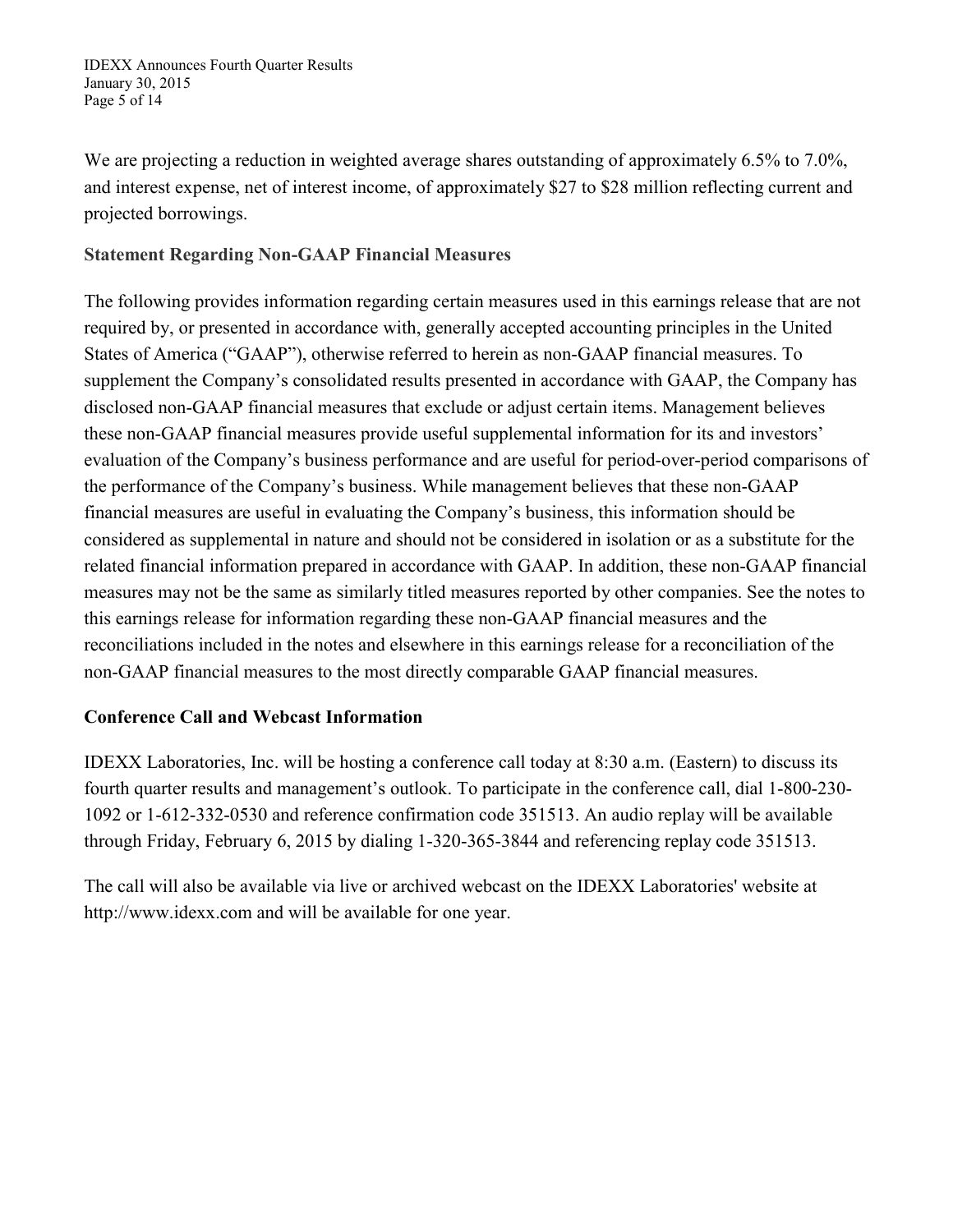IDEXX Announces Fourth Quarter Results January 30, 2015 Page 6 of 14

### **About IDEXX Laboratories, Inc.**

IDEXX Laboratories, Inc. is a leader in pet healthcare innovation, serving practicing veterinarians around the world with a broad range of diagnostic and information technology-based products and services. IDEXX products enhance the ability of veterinarians to provide advanced medical care, improve staff efficiency and build more economically successful practices. IDEXX is also a worldwide leader in providing diagnostic tests and information for livestock and poultry and tests for the quality and safety of water and milk. Headquartered in Maine, IDEXX Laboratories employs more than 6,000 people and offers products to customers in over 175 countries.

<sup>1</sup>All references to growth and organic growth refer to growth compared to the equivalent period in 2013.

<sup>2</sup>Normalized organic revenue growth and organic revenue growth are non-GAAP financial measures Management believes that reporting organic revenue growth provides useful information to investors by facilitating easier comparisons of our revenue performance with prior and future periods and to the performance of our peers. Organic revenue growth for the fourth quarter of 2014 excludes the impact of changes in foreign currency exchange rates, which had a 3% unfavorable impact on revenue growth, and revenue from business acquisitions, which contributed 0.5% to revenue growth. Organic revenue growth for the full year of 2014 excludes the impact of changes in foreign currency exchange rates, which had a 0.7% unfavorable impact on revenue growth, and revenue from business acquisitions, which contributed 0.6% to revenue growth. See the supplementary analysis of results below for a reconciliation of reported revenue growth to organic revenue growth for the three and twelve months ended December 31, 2014. Management also believes that reporting normalized organic revenue growth provides useful information to investors by facilitating easier comparisons of our revenue growth performance with prior and future periods. Our rapid assay products and VetLab instrument consumables are currently sold by third party distributors, who purchase products from us and sell them to end users, such as veterinary practices. As a result, distributor inventory levels have an impact on our reported sales, and distributor inventory levels may be affected by many factors, which may not be directly related to underlying end-user demand for our products. Notably, the estimated impact of a one-time reduction in projected revenue in the fourth quarter of 2014 associated with the drawdown of inventory held by distributors related to our transition to an all-direct CAG Diagnostics sales strategy in the US (heretofore referred to as the all-direct transition) has been added back to 2014 estimated reported revenue to calculate estimated 2015 normalized organic revenue growth. Normalized organic revenue growth excludes the impact of changes in our significant distributors' inventory levels on organic revenue growth for the relevant period. We are unable to obtain data for sales to end users from certain less significant third party distributors internationally. We do not believe the impact of changes in these international distributors' inventories would have a material impact on our growth rates. Reconciliation of organic revenue growth to normalized organic revenue growth for the fourth quarter of 2014 includes the following negative impacts to organic revenue growth from changes in our significant distributors' inventory levels; Total Company 7.3%, US 12.2%, International 0.5%, CAG Diagnostics Recurring 10.8%; VetLab consumables 18.2%, and Rapid Assay 28.5%. Reconciliation of organic revenue growth to normalized organic revenue growth for the full year of 2014 includes the following negative impacts to organic revenue growth from changes in our significant distributors' inventory levels; Total Company 2.0%, US 3.2%, International 0.3%, CAG Diagnostics Recurring 2.8%; VetLab consumables 4.6%, and Rapid Assay 7.4%.

<sup>3</sup> Adjusted EPS and Adjusted EPS growth are non-GAAP financial measures. Management believes that reporting Adjusted EPS provides useful information to investors by facilitating easier comparisons of our EPS performance with prior and future periods. For the fourth quarter 2014 comparison to the prioryear period, Adjusted EPS and Adjusted EPS growth exclude impacts related to the all-direct transition. For the total year 2014 comparison to the prior year, Adjusted EPS and Adjusted EPS growth exclude impacts in the second half of 2014 related to the all-direct transition, a non-recurring income tax benefit related to the deferral of intercompany profits recorded in the third quarter of 2014, a charge resulting from a third-party service provider bankruptcy in 2013, and the full year impact of the federal R&D tax credit associated with the 2012 tax year that was recorded in the first quarter of 2013. For the total year projected 2015 comparison to 2014, 2014 excludes impacts in the second half of 2014 related to the all-direct transition and a non-recurring income tax benefit related to the deferral of intercompany profits recorded in the third quarter of 2014. See the supplementary analysis of results in financial tables for a reconciliation of EPS to Adjusted EPS for the three and twelve months ended December 31, 2014.

 $^{4}$ Operating margin (normalized) is a non-GAAP financial measure. Management believes that reporting operating margin after normalizing for all-direct transition impacts provides useful information to investors by facilitating easier comparisons of our operating margin performance with prior and future periods.

<sup>5</sup><br>Normalized organic revenue growth excluding margin capture is a non-GAAP financial measure. Management believes that reporting normalized organic revenue growth excluding margin capture provides useful information to investors by facilitating easier comparisons of our normalized organic revenue growth performance with prior and future periods. Normalized organic revenue growth excluding margin capture is normalized organic revenue growth as described in the footnote 2 above, adjusted to exclude the impact of margin gained in 2014 and 2015 from selling our products directly to our US based customers as opposed to through third party distributors.

<sup>6</sup> Free cash flow is a non-GAAP financial measure and means, with respect to a measurement period, the cash generated from operations during that period, excluding tax benefits attributable to share-based compensation arrangements, reduced by the Company's investments in fixed assets. Management believes free cash flow is a useful measure because it indicates the cash the operations of the business are generating after appropriate reinvestment for recurring investments in fixed assets that are required to operate the business. See the supplementary analysis of results below for our calculation of free cash flow for the twelve months ended December 31, 2014 and 2013. With respect to this particular forward-looking projected non-GAAP financial measure, the Company is unable to provide a quantitative reconciliation as the inputs to the measurement are difficult to predict and estimate and are primarily dependent on future events.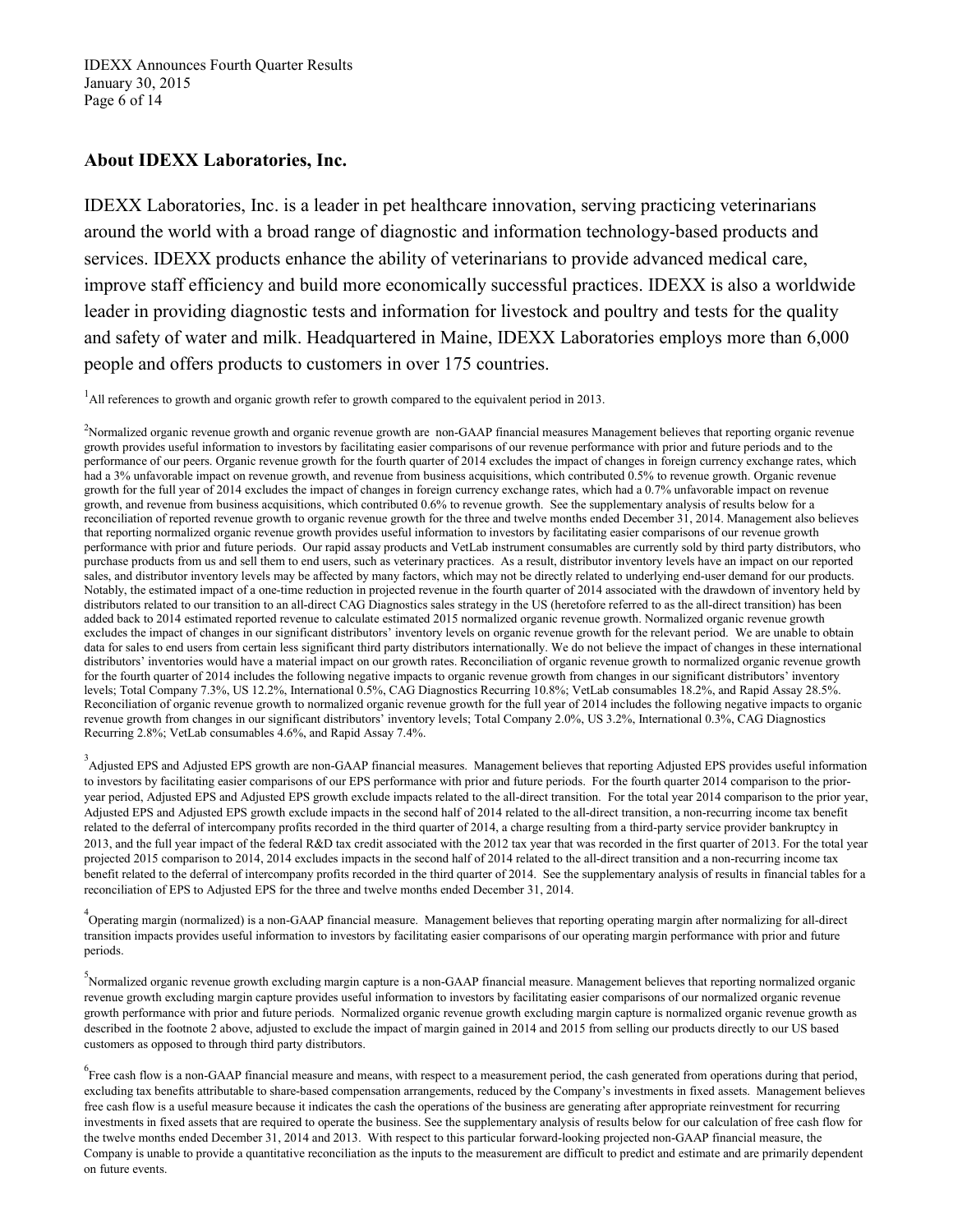IDEXX Announces Fourth Quarter Results January 30, 2015 Page 7 of 14

#### **Note Regarding Forward-Looking Statements**

*This earnings release contains statements about the Company's business prospects and estimates of the Company's financial results for future periods that are forward-looking statements as defined in the Private Securities Litigation Reform Act of 1995. Forward-looking statements can be identified by the use of words such as "expects," "may," "anticipates," "intends," "would," "will," "plans," "believes," "estimates," "should," and similar words and expressions. These statements are based on management's expectation of future events as of the date of this earnings release, and the Company assumes no obligation to update any forward-looking statements as a result of new information or future events or developments. Actual results could differ materially from management's expectations. Factors that could cause or contribute to such differences include the following: the Company's ability to successfully execute its strategy, including supporting its all-direct sales strategy in the US; the Company's ability to develop, manufacture, introduce and market new products and enhancements to existing products; the Company's ability to achieve cost improvements in its worldwide network of laboratories and in the manufacture and service of in-clinic instruments; the Company's ability to identify acquisition opportunities, complete acquisitions and integrate acquired businesses; disruptions, shortages or pricing changes that affect the Company's purchases of products and materials from third parties, including from sole source suppliers; the effectiveness of the Company's sales and marketing activities; the Company's ability to manufacture complex biologic products; the impact of a change to our relationship with the Company's distributors; the impact of distributor purchasing decisions on sales of the Company's products that are sold through distribution; the Company's ability to manage the risks associated with the use of distributors to sell the Company's products; the impact of increased competition and technological advances by our competitors; the promotion and sale of our competitors' products by our former US distribution partners; the effect of government regulation on the Company's business, including government decisions about whether and when to approve the Company's products and decisions regarding labeling, manufacturing and marketing products; the impact of veterinary hospital consolidation, and the prevalence of buying consortiums on the markets for the Company's products; the Company's ability to obtain patent and other intellectual property protection for its products, successfully enforce its intellectual property rights and defend itself against third party claims against the Company; changes in testing patterns or practices in veterinary medicine that affect the rate of use of the Company's products and services by veterinarians; a failure or perceived failure to comply with regulations and our policies regarding the privacy and protection of user data; the effect of any strengthening of the rate of exchange for the US dollar; the impact of a weak economy on demand for the Company's products and services or increased customer credit risk; the effects of operations outside the US, including from currency fluctuations, different regulatory, political and economic conditions, and different market conditions and local business and cultural factors; the impact of the Company's limited experience and small scale in the human point-of-care market; the effects of interruptions to the Company's operations due to natural or man-made disasters, system failures or disruptions or security breaches; the effect on the Company's stock price if quarterly or annual operating results do not meet expectations of market analysts or investors in future periods; potential exposures related to our worldwide provision for income taxes and the potential loss of tax incentives;* and the Company's ability to obtain financing on favorable terms. A further description of these and other factors can be found in the *Company's Annual Report on Form 10-K for the year ended December 31, 2013 and the Company's Quarterly Report on Form 10-Q for the quarter ended September 30, 2014, in the sections captioned "Risk Factors," as well as the Company's other periodic reports filed or to be filed with the Securities and Exchange Commission.*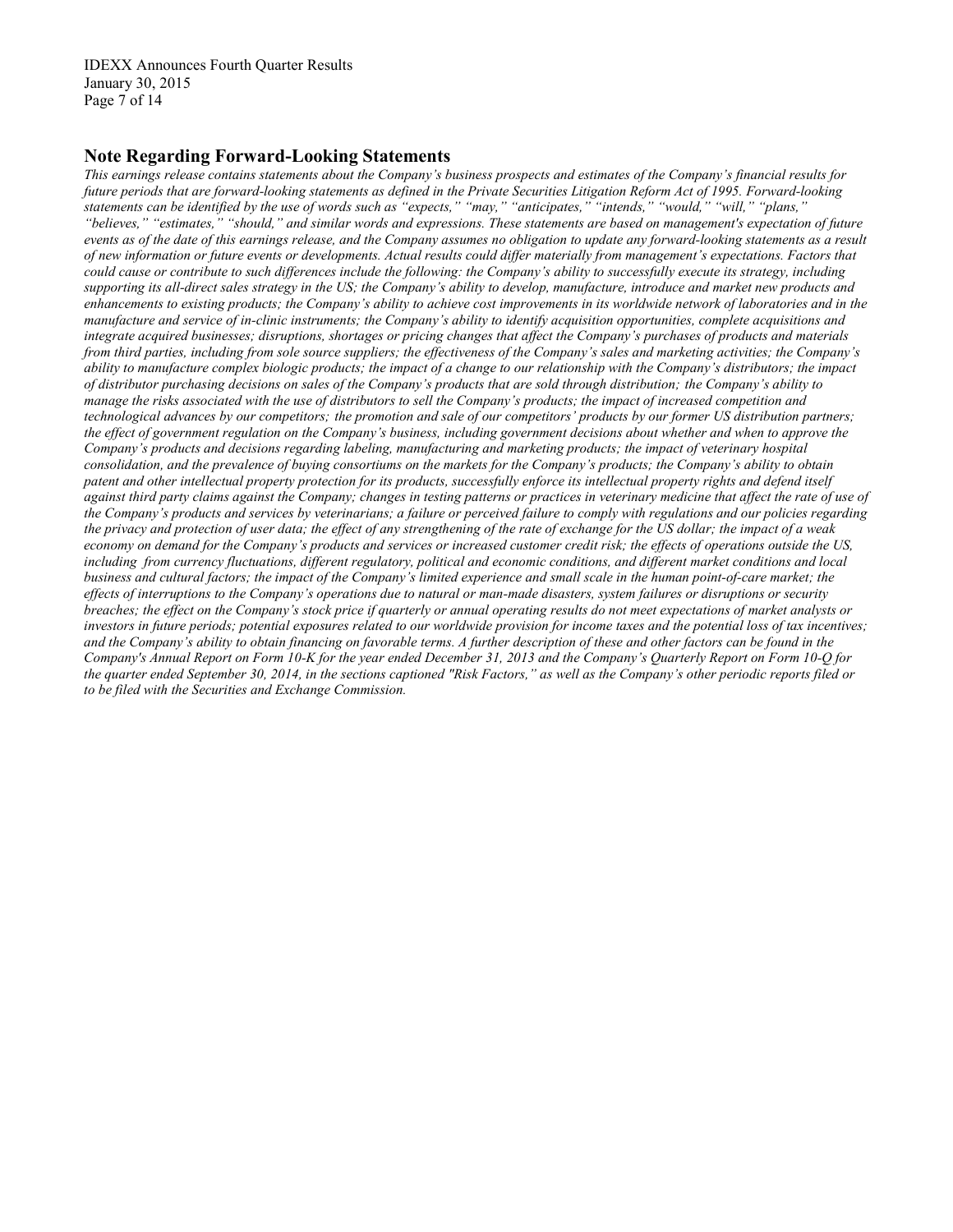#### **IDEXX Laboratories, Inc. and Subsidiaries Consolidated Statement of Operations**

*Amounts in thousands except per share data (Unaudited)*

|                     | <b>Three Months Ended</b>                     |    |              |    |              |    | <b>Year Ended</b> |     |              |  |
|---------------------|-----------------------------------------------|----|--------------|----|--------------|----|-------------------|-----|--------------|--|
|                     |                                               |    | December 31, |    | December 31, |    | December 31,      |     | December 31, |  |
|                     |                                               |    | 2014         |    | 2013         |    | 2014              |     | 2013         |  |
| Revenue:            | Revenue                                       | \$ | 351,959      | S. | 354,073      | \$ | 1,485,807         | \$. | 1,377,058    |  |
| <b>Expenses and</b> |                                               |    |              |    |              |    |                   |     |              |  |
| Income:             | Cost of revenue                               |    | 169,794      |    | 165,408      |    | 669,691           |     | 620,940      |  |
|                     | Gross profit                                  |    | 182,165      |    | 188,665      |    | 816,116           |     | 756,118      |  |
|                     | Sales and marketing                           |    | 77,238       |    | 66,694       |    | 283,708           |     | 243,492      |  |
|                     | General and administrative                    |    | 45,257       |    | 38,147       |    | 173,890           |     | 157,861      |  |
|                     | Research and development                      |    | 24,869       |    | 22,496       |    | 98,263            |     | 88,003       |  |
|                     | Income from operations                        |    | 34,801       |    | 61,328       |    | 260,255           |     | 266,762      |  |
|                     | Interest expense, net                         |    | (4,939)      |    | (1,369)      |    | (13,700)          |     | (3,501)      |  |
|                     | Income before provision for income taxes      |    | 29,862       |    | 59,959       |    | 246,555           |     | 263,261      |  |
|                     | Provision for income taxes                    |    | 3,911        |    | 16,722       |    | 64,604            |     | 75,467       |  |
| <b>Net Income:</b>  | Net income                                    |    | 25,951       |    | 43,237       |    | 181,951           |     | 187,794      |  |
|                     | Less: Noncontrolling interest in subsidiary's |    |              |    |              |    |                   |     |              |  |
|                     | earnings                                      |    | (10)         |    | (21)         |    | 45                |     | (6)          |  |
|                     | Net income attributable to stockholders       | \$ | 25,961       | \$ | 43,258       | S  | 181,906           | \$  | 187,800      |  |
|                     | Earnings per share: Basic                     |    | 0.54         | \$ | 0.83         | \$ | 3.63              | \$  | 3.53         |  |
|                     | Earnings per share: Diluted                   |    | 0.54         | \$ | 0.82         | S  | 3.58              | \$  | 3.48         |  |
|                     | Shares outstanding: Basic                     |    | 47,750       |    | 51,961       |    | 50,047            |     | 53,159       |  |
|                     | Shares outstanding: Diluted                   |    | 48,430       |    | 52,737       |    | 50,751            |     | 53,985       |  |

#### **IDEXX Laboratories, Inc. and Subsidiaries Adjusted Earnings per Share: Diluted** *(Unaudited)*

|                 |                                                | <b>Three Months Ended</b> |              |    |              | <b>Year Ended</b> |              |              |        |
|-----------------|------------------------------------------------|---------------------------|--------------|----|--------------|-------------------|--------------|--------------|--------|
|                 |                                                |                           | December 31. |    | December 31, |                   | December 31. | December 31, |        |
|                 |                                                |                           | 2014         |    | 2013         |                   | 2014         |              | 2013   |
| Adjusted        | Earnings per share: Diluted (as Reported)      | \$                        | 0.54         | \$ | 0.82         | \$                | 3.58         | \$           | 3.48   |
| <b>Earnings</b> | Incremental expenses associated with plan      |                           |              |    |              |                   |              |              |        |
| per Share       | to transition to an all-direct sales strategy: |                           |              |    |              |                   |              |              |        |
|                 | Non-recurring transition costs                 |                           | 0.07         |    |              |                   | 0.12         |              |        |
|                 | Expense ramp-up in advance of                  |                           |              |    |              |                   |              |              |        |
|                 | transition to new sales strategy               |                           | 0.06         |    | ۰            |                   | 0.06         |              |        |
|                 | Impact of distributor inventory drawdown       |                           | 0.28         |    |              |                   | 0.27         |              |        |
|                 | Non-recurring income tax benefit related to    |                           |              |    |              |                   |              |              |        |
|                 | the deferral of intercompany profits           |                           |              |    |              |                   | (0.04)       |              |        |
|                 | Third-party service provider bankruptcy        |                           |              |    |              |                   |              |              | 0.05   |
|                 | Federal R&D tax credit related to 2012         |                           |              |    |              |                   |              |              | (0.05) |
|                 | Adjusted earnings per share: Diluted           | \$                        | 0.95         | S  | 0.82         |                   | 3.99         |              | 3.48   |

1 *Amounts presented may not recalculate due to rounding.*  **IDEXX Laboratories, Inc. and Subsidiaries Selected Operating Information** *(Unaudited)*

|                  |                                     | <b>Three Months Ended</b> |              | Year Ended   |              |  |  |
|------------------|-------------------------------------|---------------------------|--------------|--------------|--------------|--|--|
|                  |                                     | December 31,              | December 31, | December 31. | December 31, |  |  |
|                  |                                     | 2014                      | 2013         | 2014         | 2013         |  |  |
| <b>Operating</b> | Gross profit                        | 51.8%                     | 53.3%        | 54.9%        | 54.9%        |  |  |
| Ratios (as a     | Sales, marketing, general and       |                           |              |              |              |  |  |
| percentage of    | administrative expense              | 34.8%                     | 29.6%        | 30.8%        | 29.1%        |  |  |
| revenue):        | Research and development expense    | 7.1%                      | 6.4%         | 6.6%         | 6.4%         |  |  |
|                  | Income from operations <sup>1</sup> | 9.9%                      | 17.3%        | 17.5%        | 19.4%        |  |  |

1 *Amounts presented may not recalculate due to rounding.*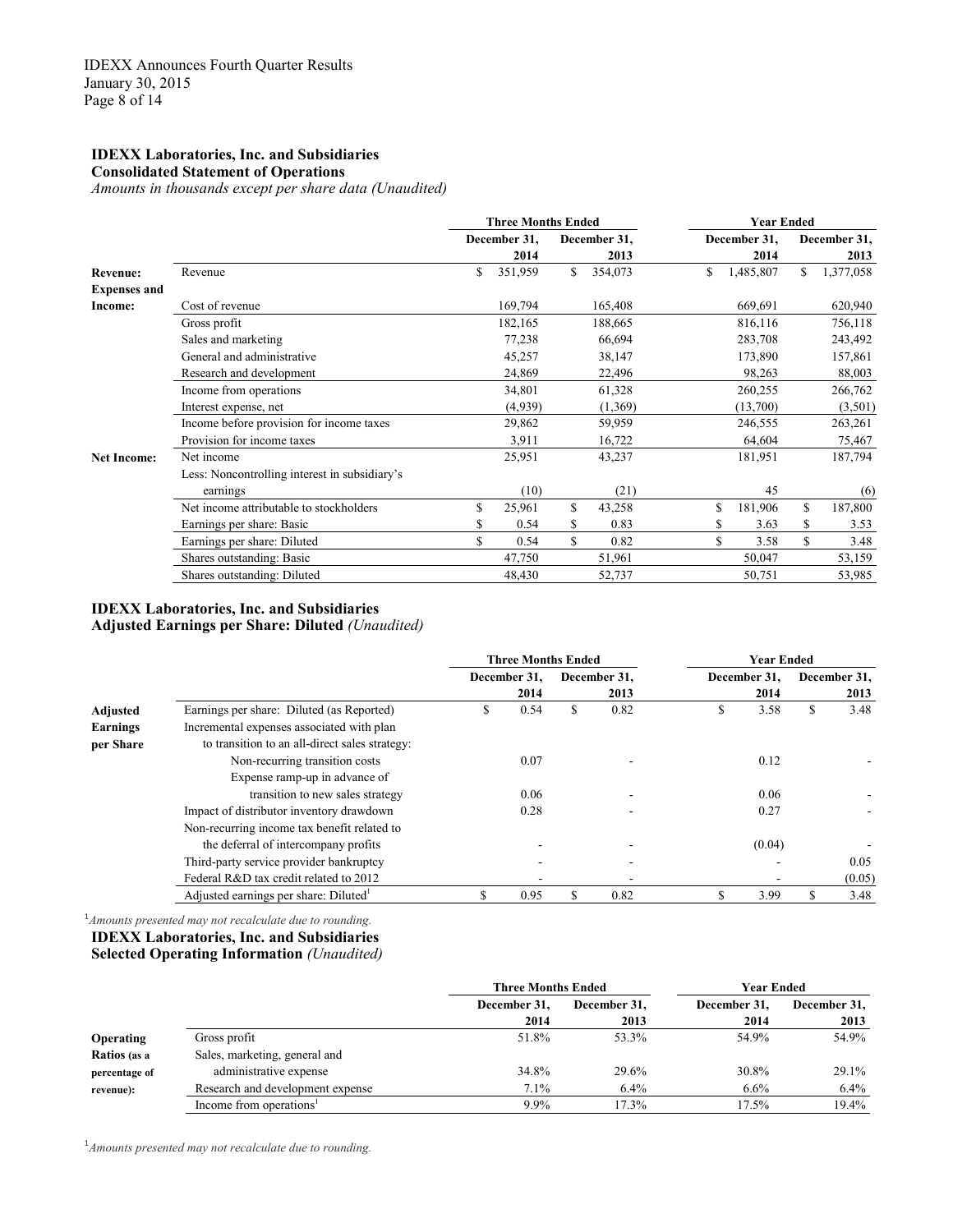**Segment Information**

|                      |                            |             | <b>Three Months Ended</b> |            | <b>Three Months Ended</b> |              |            |  |
|----------------------|----------------------------|-------------|---------------------------|------------|---------------------------|--------------|------------|--|
|                      |                            |             | December 31,              | Percent of |                           | December 31, | Percent of |  |
|                      |                            |             | 2014                      | Revenue    |                           | 2013         | Revenue    |  |
| <b>Revenue:</b>      | CAG                        | \$          | 287,846                   |            | \$                        | 293,552      |            |  |
|                      | Water                      |             | 23,070                    |            |                           | 21,662       |            |  |
|                      | <b>LPD</b>                 |             | 33,650                    |            |                           | 32,363       |            |  |
|                      | Other                      |             | 7,393                     |            |                           | 6,496        |            |  |
|                      | Total                      | \$          | 351,959                   |            | \$                        | 354,073      |            |  |
| <b>Gross Profit:</b> | CAG                        | \$          | 142,569                   | 49.5%      | \$                        | 152,034      | 51.8%      |  |
|                      | Water                      |             | 15,545                    | 67.4%      |                           | 14,082       | 65.0%      |  |
|                      | <b>LPD</b>                 |             | 20,627                    | 61.3%      |                           | 18,264       | 56.4%      |  |
|                      | Other                      |             | 4,106                     | 55.5%      |                           | 3,415        | 52.6%      |  |
|                      | <b>Unallocated Amounts</b> |             | (682)                     | N/A        |                           | 870          | N/A        |  |
|                      | Total                      | \$          | 182,165                   | 51.8%      | \$                        | 188,665      | 53.3%      |  |
| <b>Income from</b>   |                            |             |                           |            |                           |              |            |  |
| <b>Operations:</b>   | CAG                        | $\mathbf S$ | 24,289                    | 8.4%       | \$                        | 51,268       | 17.5%      |  |
|                      | Water                      |             | 9,715                     | 42.1%      |                           | 8,639        | 39.9%      |  |
|                      | <b>LPD</b>                 |             | 6,546                     | 19.5%      |                           | 4,983        | 15.4%      |  |
|                      | Other                      |             | 1,345                     | 18.2%      |                           | 517          | $8.0\%$    |  |
|                      | <b>Unallocated Amounts</b> |             | (7,094)                   | N/A        |                           | (4,079)      | N/A        |  |
|                      | Total                      | \$          | 34,801                    | 9.9%       | \$                        | 61,328       | 17.3%      |  |

|                      |                            | <b>Year Ended</b> |            | <b>Year Ended</b> |            |  |  |
|----------------------|----------------------------|-------------------|------------|-------------------|------------|--|--|
|                      |                            | December 31,      | Percent of | December 31,      | Percent of |  |  |
|                      |                            | 2014              | Revenue    | 2013              | Revenue    |  |  |
| <b>Revenue:</b>      | CAG                        | \$<br>1,236,855   |            | \$<br>1,150,169   |            |  |  |
|                      | Water                      | 94,725            |            | 87,959            |            |  |  |
|                      | <b>LPD</b>                 | 127,388           |            | 113,811           |            |  |  |
|                      | Other                      | 26,839            |            | 25,119            |            |  |  |
|                      | Total                      | \$1,485,807       |            | \$<br>1,377,058   |            |  |  |
| <b>Gross Profit:</b> | CAG                        | \$<br>665,477     | 53.8%      | \$<br>616,335     | 53.6%      |  |  |
|                      | Water                      | 62,924            | 66.4%      | 58,218            | 66.2%      |  |  |
|                      | <b>LPD</b>                 | 79,239            | 62.2%      | 62,534            | 54.9%      |  |  |
|                      | Other                      | 14,236            | 53.0%      | 12,650            | 50.4%      |  |  |
|                      | <b>Unallocated Amounts</b> | (5,760)           | N/A        | 6,381             | N/A        |  |  |
|                      | Total                      | \$<br>816,116     | 54.9%      | \$<br>756,118     | 54.9%      |  |  |
| <b>Income from</b>   |                            |                   |            |                   |            |  |  |
| <b>Operations:</b>   | CAG                        | S<br>213,109      | 17.2%      | \$<br>218,645     | 19.0%      |  |  |
|                      | Water                      | 39,262            | 41.4%      | 37,321            | 42.4%      |  |  |
|                      | <b>LPD</b>                 | 24,215            | 19.0%      | 14,159            | 12.4%      |  |  |
|                      | Other                      | 2,479             | 9.2%       | 2,405             | 9.6%       |  |  |
|                      | <b>Unallocated Amounts</b> | (18, 810)         | N/A        | (5,768)           | N/A        |  |  |
|                      | Total                      | \$<br>260,255     | 17.5%      | \$<br>266,762     | 19.4%      |  |  |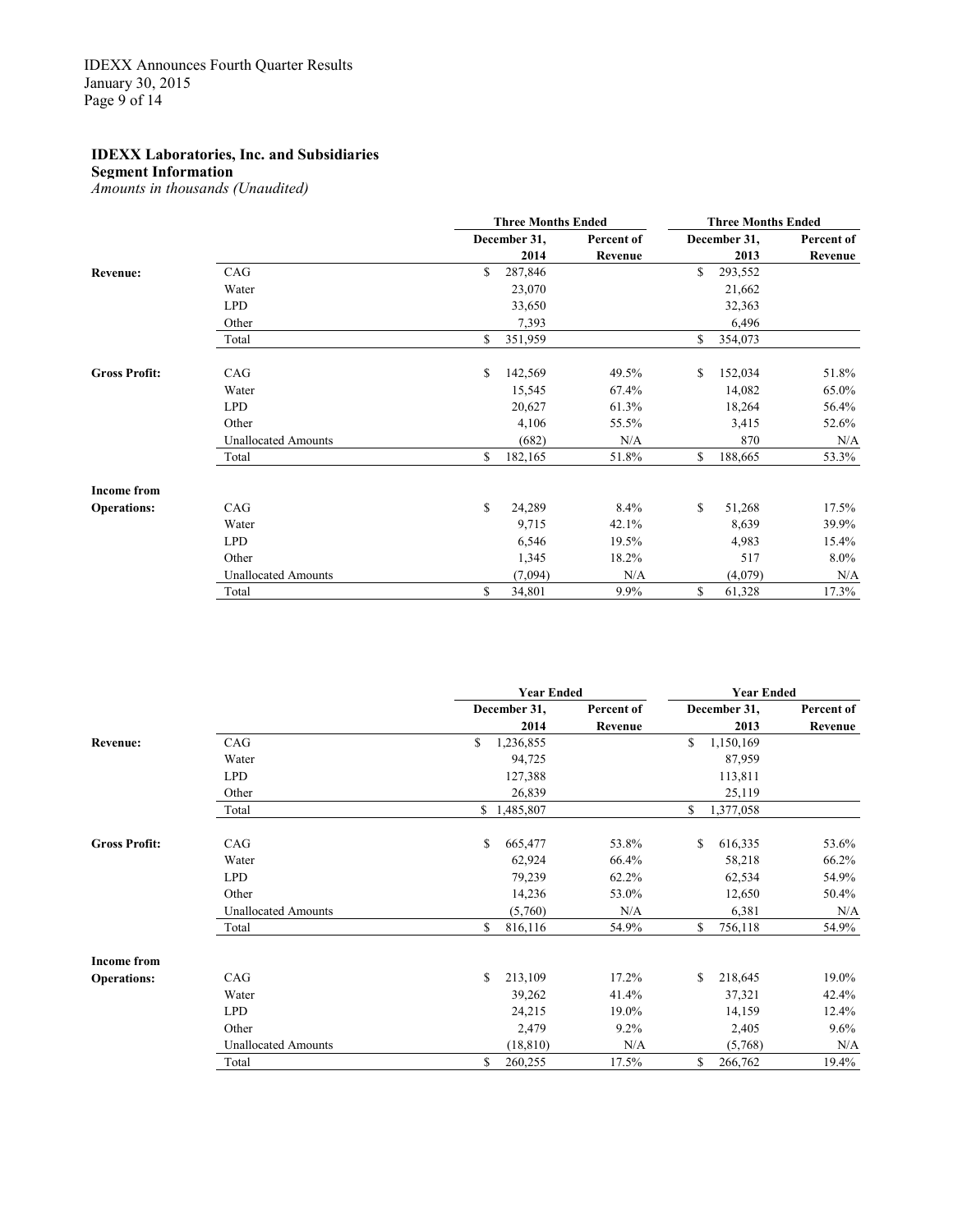**Revenues and Revenue Growth Analysis by Product and Service Categories and by Domestic and International Markets** *Amounts in thousands (Unaudited)*

|                    |                      | <b>Three Months Ended</b> |                      |                  |                      |                                              |                                                                 |                                               |
|--------------------|----------------------|---------------------------|----------------------|------------------|----------------------|----------------------------------------------|-----------------------------------------------------------------|-----------------------------------------------|
| <b>Net Revenue</b> | December 31,<br>2014 |                           | December 31,<br>2013 | Dollar<br>Change | Percentage<br>Change | Percentage<br><b>Change from</b><br>Currency | Percentage<br><b>Change from</b><br>Acau is itions <sup>2</sup> | <b>Organic Revenue</b><br>Growth <sup>3</sup> |
| CAG                |                      | 287,846 \$                | 293,552 \$           | (5,706)          | $(1.9\%)$            | $(2.7\%)$                                    | $0.6\%$                                                         | $0.2\%$                                       |
| Water              |                      | 23,070                    | 21,662               | 1,408            | $6.5\%$              | $(3.1\%)$                                    | $\overline{\phantom{a}}$                                        | $9.6\%$                                       |
| <b>LPD</b>         |                      | 33,650                    | 32,363               | 1,287            | $4.0\%$              | $(5.8\%)$                                    | $\overline{\phantom{a}}$                                        | 9.8%                                          |
| Other              |                      | 7,393                     | 6.496                | 897              | 13.8%                | $(0.6\%)$                                    |                                                                 | $14.4\%$                                      |
| Total              |                      | 351,959                   | 354,073 \$           | (2,114)          | $(0.6\%)$            | $(3.0\%)$                                    | $0.5\%$                                                         | 1.9%                                          |

|                      | <b>Three Months Ended</b> |                      |                  |                      |                                              |                                                               |                                               |  |
|----------------------|---------------------------|----------------------|------------------|----------------------|----------------------------------------------|---------------------------------------------------------------|-----------------------------------------------|--|
| <b>Net Revenue</b>   | December 31,<br>2014      | December 31,<br>2013 | Dollar<br>∑hange | Percentage<br>Change | Percentage<br><b>Change from</b><br>Currencv | Percentage<br><b>Change from</b><br>Acquisitions <sup>2</sup> | <b>Organic Revenue</b><br>Growth <sup>3</sup> |  |
| <b>United States</b> | 190,685 \$                | $200.014$ \$         | (9,329)          | $(4.7\%)$            | -                                            | $0.2\%$                                                       | $(4.9\%)$                                     |  |
| International        | 161.274                   | 154.059              | 7.215            | $4.7\%$              | $(7.5\%)$                                    | $0.9\%$                                                       | 11.3%                                         |  |
| Total                | 351.959                   | 354,073 \$           | (2,114)          | $(0.6\%)$            | $(3.0\%)$                                    | $0.5\%$                                                       | $1.9\%$                                       |  |

|                                                                              |  | <b>Three Months Ended</b> |  |                      |                  |                      |                                               |                                                               |                                               |
|------------------------------------------------------------------------------|--|---------------------------|--|----------------------|------------------|----------------------|-----------------------------------------------|---------------------------------------------------------------|-----------------------------------------------|
| <b>Net CAG Revenue</b>                                                       |  | December 31.<br>2014      |  | December 31.<br>2013 | Dollar<br>Change | Percentage<br>Change | Percentage<br><b>Change from</b><br>Currency' | Percentage<br><b>Change from</b><br>Acquisitions <sup>2</sup> | <b>Organic Revenue</b><br>Growth <sup>3</sup> |
| CAG Diagnostics recurring revenue:                                           |  | 235,084 \$                |  | 238,897 \$           | (3,813)          | $(1.6\%)$            | $(2.7\%)$                                     | $0.4\%$                                                       | $0.7\%$                                       |
| VetLab consumables                                                           |  | 76.992                    |  | 81.820               | (4,828)          | $(5.9\%)$            | $(2.8\%)$                                     | ۰                                                             | $(3.1\%)$                                     |
| VetLab service and accessories                                               |  | 13.051                    |  | 13,363               | (312)            | $(2.3\%)$            | $(2.8\%)$                                     | ۰.                                                            | $0.5\%$                                       |
| Rapid assay products<br>Reference laboratory diagnostic                      |  | 26.319                    |  | 36,365               | (10, 046)        | $(27.6\%)$           | $(1.1\%)$                                     |                                                               | $(26.5\%)$                                    |
| and consulting services                                                      |  | 118.722                   |  | 107.349              | 11.373           | $10.6\%$             | $(3.3\%)$                                     | $1.0\%$                                                       | 12.9%                                         |
| CAG Diagnostics capital - instruments<br>Customer information management and |  | 24,117                    |  | 27,790               | (3,673)          | $(13.2\%)$           | $(4.3\%)$                                     |                                                               | $(8.9\%)$                                     |
| digital imaging systems                                                      |  | 28,645                    |  | 26,865               | 1,780            | $6.6\%$              | $(0.6\%)$                                     | $2.0\%$                                                       | $5.2\%$                                       |
| Net CAG revenue                                                              |  | 287,846 \$                |  | 293,552 \$           | (5,706)          | $(1.9\%)$            | $(2.7\%)$                                     | $0.6\%$                                                       | $0.2\%$                                       |

<sup>1</sup> The percentage change from currency is a non-GAAP financial measure. Effective January 1, 2014, this measure represents the percentage change in revenue resulting from the difference between the average exchange rates during the three months ended December 31, 2014 and the same period of the prior year applied to foreign currency-denominated revenues for the three months ended December 31, 2013. Under the Company's methodology used prior to January 1, 2014, the Company calculated the percentage change in revenue resulting from the difference between the average exchange rates during the most recently completed three-month period and the same period of the prior year applied to foreign currency-denominated revenues for the most recently completed three-month period. This change in methodology, which was implemented to achieve operational efficiencies, is not deemed material.

 $2$  The percentage change from acquisitions is a non-GAAP financial measure. This measure represents the percentage change in revenue during the three months ended December 31, 2014 compared to the three months ended December 31, 2013 attributed to acquisitions subsequent to September 30, 2013.

<sup>3</sup> Organic revenue growth is a non-GAAP financial measure and represents the percentage change in revenue during the three months ended December 31, 2014 compared to the three months ended December 31, 2013 net of acquisitions and the effect of changes in foreign currency exchange rates.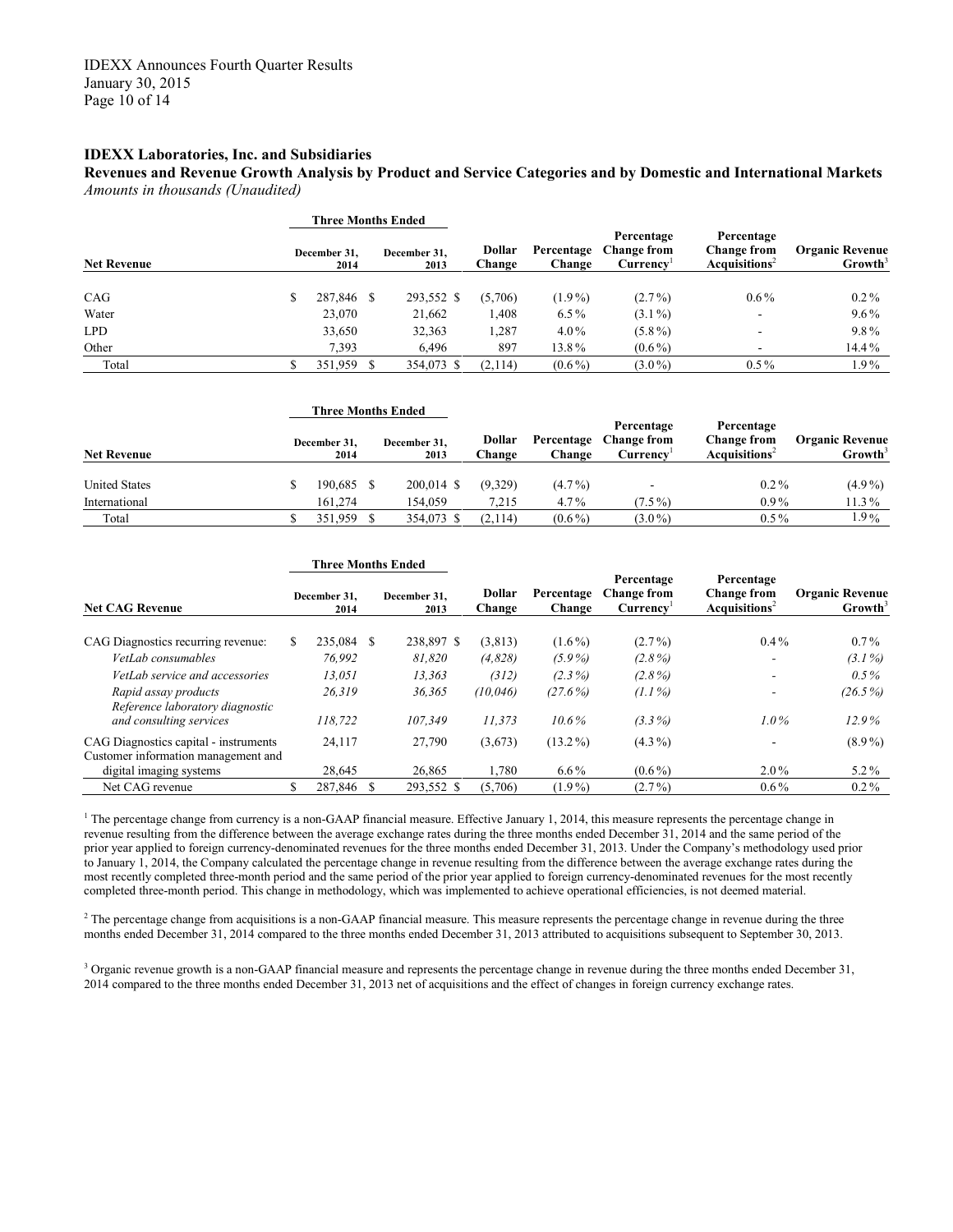**Revenues and Revenue Growth Analysis by Product and Service Categories and by Domestic and International Markets** *Amounts in thousands (Unaudited)*

|                    |                      | <b>Years Ended</b> |                      |  |                  |                      |                                                     |                                                               |                                               |  |
|--------------------|----------------------|--------------------|----------------------|--|------------------|----------------------|-----------------------------------------------------|---------------------------------------------------------------|-----------------------------------------------|--|
| <b>Net Revenue</b> | December 31.<br>2014 |                    | December 31.<br>2013 |  | Dollar<br>Change | Percentage<br>Change | Percentage<br><b>Change from</b><br><b>Currency</b> | Percentage<br><b>Change from</b><br>Acquisitions <sup>2</sup> | <b>Organic Revenue</b><br>Growth <sup>3</sup> |  |
| CAG                | 236,855              | S                  | 1,150,169            |  | 86,686           | $7.5 \%$             | $(0.8\%)$                                           | $0.3\%$                                                       | $8.0\%$                                       |  |
| Water              | 94,725               |                    | 87,959               |  | 6,766            | $7.7\%$              | $(0.4 \%)$                                          | $1.0 \%$                                                      | $7.1\%$                                       |  |
| <b>LPD</b>         | 127,388              |                    | 113,811              |  | 13,577           | 11.9%                | $(0.7 \%)$                                          | 4.0 $%$                                                       | $8.6\%$                                       |  |
| Other              | 26,839               |                    | 25,119               |  | 1,720            | 6.8 $%$              |                                                     |                                                               | 6.8 $%$                                       |  |
| Total              | \$1,485,807          |                    | 1,377,058            |  | 108,749          | 7.9%                 | $(0.7 \%)$                                          | $0.6 \%$                                                      | 8.0%                                          |  |

|                        | Years Ended |                      |  |                      |                         |                      |                                       |                                                          |                                               |
|------------------------|-------------|----------------------|--|----------------------|-------------------------|----------------------|---------------------------------------|----------------------------------------------------------|-----------------------------------------------|
| <b>Net Revenue</b>     |             | December 31.<br>2014 |  | December 31.<br>2013 | Dollar<br><b>Change</b> | Percentage<br>Change | Percentage<br>Change from<br>Currencv | Percentage<br>Change from<br>Acau is itions <sup>2</sup> | <b>Organic Revenue</b><br>Growth <sup>3</sup> |
| <b>United States</b>   |             | 848.925              |  | 802,346              | 46.579                  | 5.8 %                |                                       | $0.1 \%$                                                 | 5.7 $%$                                       |
| International<br>Total | S.          | 636.882<br>.485,807  |  | 574.712<br>.377,058  | 62.170<br>108.749       | $10.8 \%$<br>7.9 %   | $(1.7 \%)$<br>$(0.7 \%)$              | $1.3\%$<br>$0.6\%$                                       | $11.2 \%$<br>$8.0\%$                          |

|                                                         | <b>Years Ended</b> |                      |  |                      |                         |                      |                                                           |                                                               |                                               |
|---------------------------------------------------------|--------------------|----------------------|--|----------------------|-------------------------|----------------------|-----------------------------------------------------------|---------------------------------------------------------------|-----------------------------------------------|
| <b>Net CAG Revenue</b>                                  |                    | December 31.<br>2014 |  | December 31.<br>2013 | <b>Dollar</b><br>Change | Percentage<br>Change | Percentage<br><b>Change from</b><br>Currence <sup>T</sup> | Percentage<br><b>Change from</b><br>Acquisitions <sup>2</sup> | <b>Organic Revenue</b><br>Growth <sup>3</sup> |
| CAG Diagnostics recurring revenue:                      | S.                 | $0.053,410$ \$       |  | 973,886 \$           | 79,524                  | 8.2%                 | $(0.7\%)$                                                 | $0.3\%$                                                       | $8.6\%$                                       |
| VetLab consumables                                      |                    | 341.397              |  | 312.457              | 28.940                  | $9.3\%$              | $(0.6\%)$                                                 | ۰                                                             | $9.9\%$                                       |
| VetLab service and accessories                          |                    | 53.383               |  | 50.675               | 2.708                   | 5.3%                 | $(0.8\%)$                                                 | $\overline{\phantom{m}}$                                      | $6.1\%$                                       |
| Rapid assay products<br>Reference laboratory diagnostic |                    | 165,647              |  | 169.547              | (3,900)                 | $(2.3\%)$            | $(0.4\%)$                                                 | ۰                                                             | $(1.9\%)$                                     |
| and consulting services                                 |                    | 492.983              |  | 441.207              | 51.776                  | $11.7\%$             | $(0.9\%)$                                                 | $0.5\%$                                                       | 12.1%                                         |
| CAG Diagnostics capital - instruments                   |                    | 79,626               |  | 83,492               | (3,866)                 | $(4.6\%)$            | $(1.2\%)$                                                 | ۰                                                             | $(3.4\%)$                                     |
| Customer information management and                     |                    |                      |  |                      |                         |                      |                                                           |                                                               |                                               |
| digital imaging systems                                 |                    | 103.819              |  | 92,791               | 11,028                  | 11.9%                | $(0.5\%)$                                                 | $0.5\%$                                                       | 11.9%                                         |
| Net CAG revenue                                         |                    | 1,236,855            |  | $.150,169$ \$        | 86.686                  | $7.5\%$              | $(0.8\%)$                                                 | $0.3\%$                                                       | $8.0\%$                                       |

<sup>1</sup> The percentage change from currency is a non-GAAP financial measure. Effective January 1, 2014, this measure represents the percentage change in revenue resulting from the difference between the average exchange rates during the year ended December 31, 2014 and the prior year applied to foreign currency-denominated revenues for the year ended December 31, 2013. Under the Company's methodology used prior to January 1, 2014, the Company calculated the percentage change in revenue resulting from the difference between the average exchange rates during the most recently completed year end and the prior year applied to foreign currency-denominated revenues for the most recently completed year end. This change in methodology, which was implemented to achieve operational efficiencies, is not deemed material.

 $2$  The percentage change from acquisitions is a non-GAAP financial measure. This measure represents the percentage change in revenue during the year ended December 31, 2014 compared to the year ended December 31, 2013 attributed to acquisitions subsequent to December 31, 2012.

<sup>3</sup> Organic revenue growth is a non-GAAP financial measure and represents the percentage change in revenue during the year ended December 31, 2014 compared to the year ended December 31, 2013 net of acquisitions and the effect of changes in foreign currency exchange rates.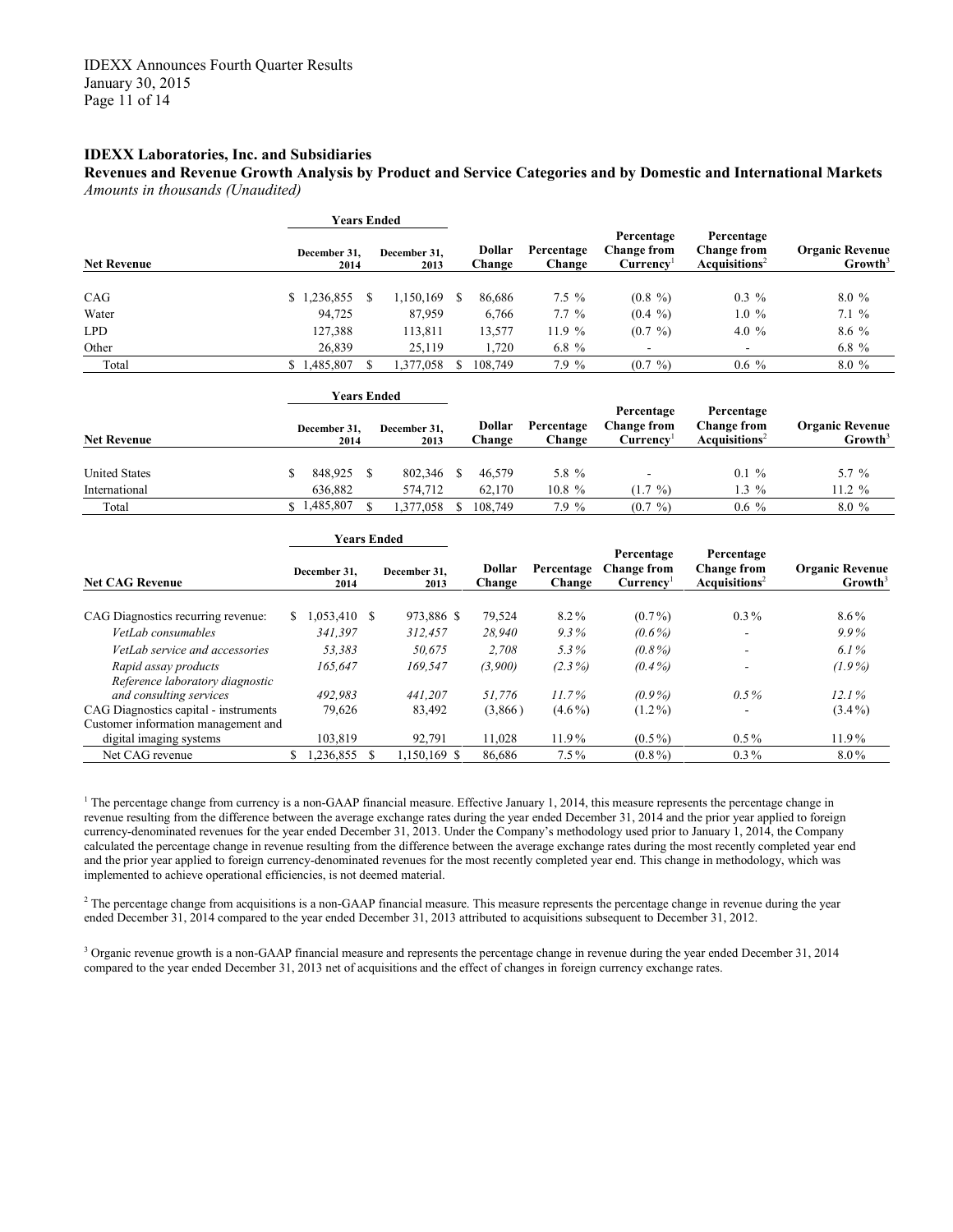**Consolidated Balance Sheet**

*Amounts in thousands (Unaudited)*

|                        |                                            | December 31,    | December 31, |             |  |
|------------------------|--------------------------------------------|-----------------|--------------|-------------|--|
|                        |                                            | 2014            |              | 2013        |  |
| Assets:                | <b>Current Assets:</b>                     |                 |              |             |  |
|                        | Cash and cash equivalents                  | \$<br>322,536   | S.           | 279,058     |  |
|                        | Accounts receivable, net                   | 152,380         |              | 158,038     |  |
|                        | Inventories                                | 160,342         |              | 133,427     |  |
|                        | Other current assets                       | 124,140         |              | 82,183      |  |
|                        | <b>Total current assets</b>                | 759,398         |              | 652,706     |  |
|                        | Property and equipment, net                | 303,587         |              | 281,214     |  |
|                        | Other long-term assets, net                | 321,226         |              | 296,596     |  |
|                        | <b>Total assets</b>                        | \$<br>1,384,211 |              | \$1,230,516 |  |
| <b>Liabilities and</b> |                                            |                 |              |             |  |
| Stockholders'          |                                            |                 |              |             |  |
| <b>Equity:</b>         | <b>Current Liabilities:</b>                |                 |              |             |  |
|                        | Accounts payable                           | \$<br>44,743    | S            | 29,941      |  |
|                        | Accrued liabilities                        | 195,351         |              | 148,919     |  |
|                        | Debt                                       | 549,000         |              | 278,035     |  |
|                        | Deferred revenue                           | 31,812          |              | 21,458      |  |
|                        | <b>Total current liabilities</b>           | 820,906         |              | 478,353     |  |
|                        | Long-term debt, net of current portion     | 350,000         |              | 150,359     |  |
|                        | Other long-term liabilities                | 95,716          |              | 83,590      |  |
|                        | <b>Total long-term liabilities</b>         | 445,716         |              | 233,949     |  |
|                        | Total stockholders' equity                 | 117,516         |              | 518,186     |  |
|                        | Noncontrolling interest                    | 73              |              | 28          |  |
|                        | <b>Total equity</b>                        | 117,589         |              | 518,214     |  |
|                        | Total liabilities and stockholders' equity | \$<br>1,384,211 | S.           | 1,230,516   |  |

#### **IDEXX Laboratories, Inc. and Subsidiaries Selected Balance Sheet Information** *(Unaudited)*

|                      |                              | December 31,<br>2014 | September 30,<br>2014 | <b>June 30,</b><br>2014 | March 31,<br>2014 | December 31,<br>2013 |
|----------------------|------------------------------|----------------------|-----------------------|-------------------------|-------------------|----------------------|
| <b>Selected</b>      |                              |                      |                       |                         |                   |                      |
| <b>Balance Sheet</b> | Days sales outstanding       | 40.6                 | 39.2                  | 40.8                    | 42.8              | 39.9                 |
| Information:         | Inventory turns <sup>2</sup> |                      |                       |                         |                   | 1.9                  |

<sup>1</sup> Days sales outstanding represents the average of the accounts receivable balances at the beginning and end of each quarter divided by revenue for that quarter, the result of which is then multiplied by 91.25 days.

<sup>2</sup> Inventory turns represent inventory-related cost of product sales for the twelve months preceding each quarter-end divided by the inventory balance at the end of the quarter.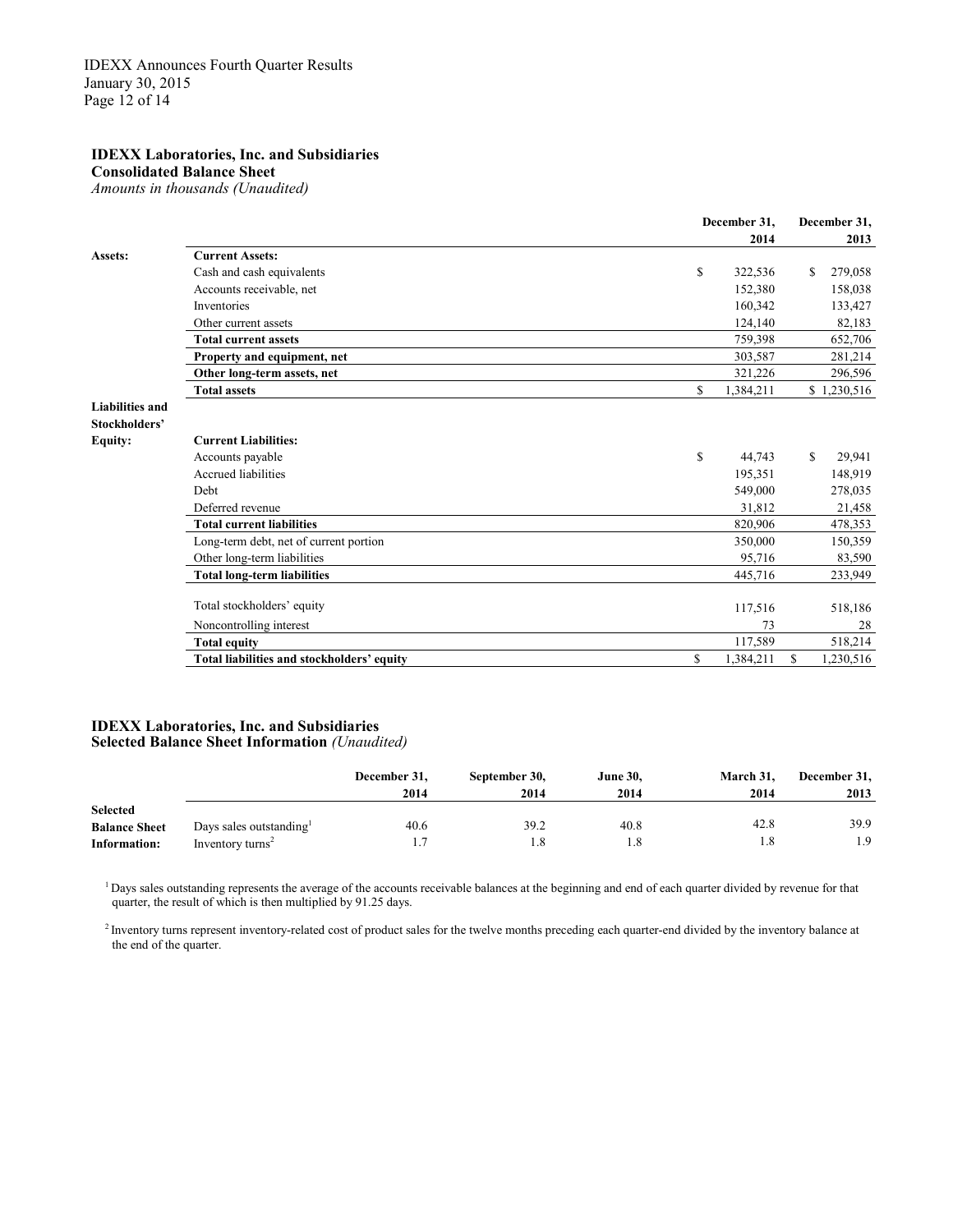#### **IDEXX Laboratories, Inc. and Subsidiaries Consolidated Statement of Cash Flows**

*Amounts in thousands (Unaudited)*

|                   |                                                                               | <b>Years Ended</b> |               |  |  |
|-------------------|-------------------------------------------------------------------------------|--------------------|---------------|--|--|
|                   |                                                                               | December 31,       | December 31,  |  |  |
|                   |                                                                               | 2014               | 2013          |  |  |
| Operating:        | <b>Cash Flows from Operating Activities:</b>                                  |                    |               |  |  |
|                   | Net income                                                                    | S<br>181,951       | 187,794<br>S  |  |  |
|                   | Non-cash charges                                                              | 79,691             | 75,423        |  |  |
|                   | Changes in assets and liabilities                                             | (9,718)            | (3,063)       |  |  |
|                   | Tax benefit from share-based compensation arrangements                        | (16,078)           | (14, 158)     |  |  |
|                   | Net cash provided by operating activities                                     | 235,846            | 245,996       |  |  |
| <b>Investing:</b> | <b>Cash Flows from Investing Activities:</b>                                  |                    |               |  |  |
|                   | Purchases of property and equipment                                           | (60, 523)          | (77,612)      |  |  |
|                   | Proceeds from disposition of pharmaceutical product lines                     |                    | 3,500         |  |  |
|                   | Acquisitions of intangible assets                                             | (175)              | (1,024)       |  |  |
|                   | Proceeds from sale of equity investment                                       | 5,400              |               |  |  |
|                   | Acquisitions of a business, net of cash acquired                              | (25, 115)          | (10, 923)     |  |  |
|                   | Net cash used by investing activities                                         | (80, 413)          | (86,059)      |  |  |
| <b>Financing:</b> | <b>Cash Flows from Financing Activities:</b>                                  |                    |               |  |  |
|                   | Borrowings on revolving credit facilities, net                                | 272,000            | 65,000        |  |  |
|                   | Issuance of long-term debt                                                    | 200,000            | 150,000       |  |  |
|                   | Payment of notes payable                                                      | (1,394)            | (1,107)       |  |  |
|                   | Repurchases of common stock                                                   | (618, 158)         | (367,761)     |  |  |
|                   | Debt issue costs                                                              | (1, 406)           | (976)         |  |  |
|                   | Proceeds from the exercise of stock options and employee stock purchase plans | 29,442             | 38,235        |  |  |
|                   | Tax benefit from share-based compensation arrangements                        | 16,078             | 14,158        |  |  |
|                   | Net cash used by financing activities                                         | (103.438)          | (102, 451)    |  |  |
|                   | Net effect of changes in exchange rates on cash                               | (8,517)            | (2, 414)      |  |  |
|                   | Net increase in cash and cash equivalents                                     | 43,478             | 55,072        |  |  |
|                   | Cash and cash equivalents, beginning of period                                | 279,058            | 223,986       |  |  |
|                   | Cash and cash equivalents, end of period                                      | S<br>322,536       | \$<br>279,058 |  |  |
|                   |                                                                               |                    |               |  |  |

#### **IDEXX Laboratories, Inc. and Subsidiaries Free Cash Flow**<sup>1</sup>

*Amounts in thousands (Unaudited)*

|                  |                                                                                              |  | December 31,<br>2014 |  | December 31,<br>2013 |
|------------------|----------------------------------------------------------------------------------------------|--|----------------------|--|----------------------|
| <b>Free Cash</b> |                                                                                              |  |                      |  |                      |
| <b>Flow:</b>     | Net cash provided by operating activities                                                    |  | 235,846              |  | 245,996              |
|                  | Financing cash flows attributable to tax benefits from share-based compensation arrangements |  | 16,078               |  | 14,158               |
|                  | Purchases of property and equipment                                                          |  | (60, 523)            |  | (77, 612)            |
|                  | Free cash flow                                                                               |  | 191,401              |  | 182,542              |

<sup>1</sup> Free cash flow is a non-GAAP financial measure and is calculated from cash generated from operations, excluding tax benefits attributable to share-based compensation arrangements, reduced by the Company's investments in fixed assets. Management believes free cash flow is a useful measure because it indicates the cash the operations of the business are generating after appropriate reinvestment for recurring investments in fixed assets that are required to operate the business. Management also believes this is a common financial measure useful to further evaluate the results of operations.